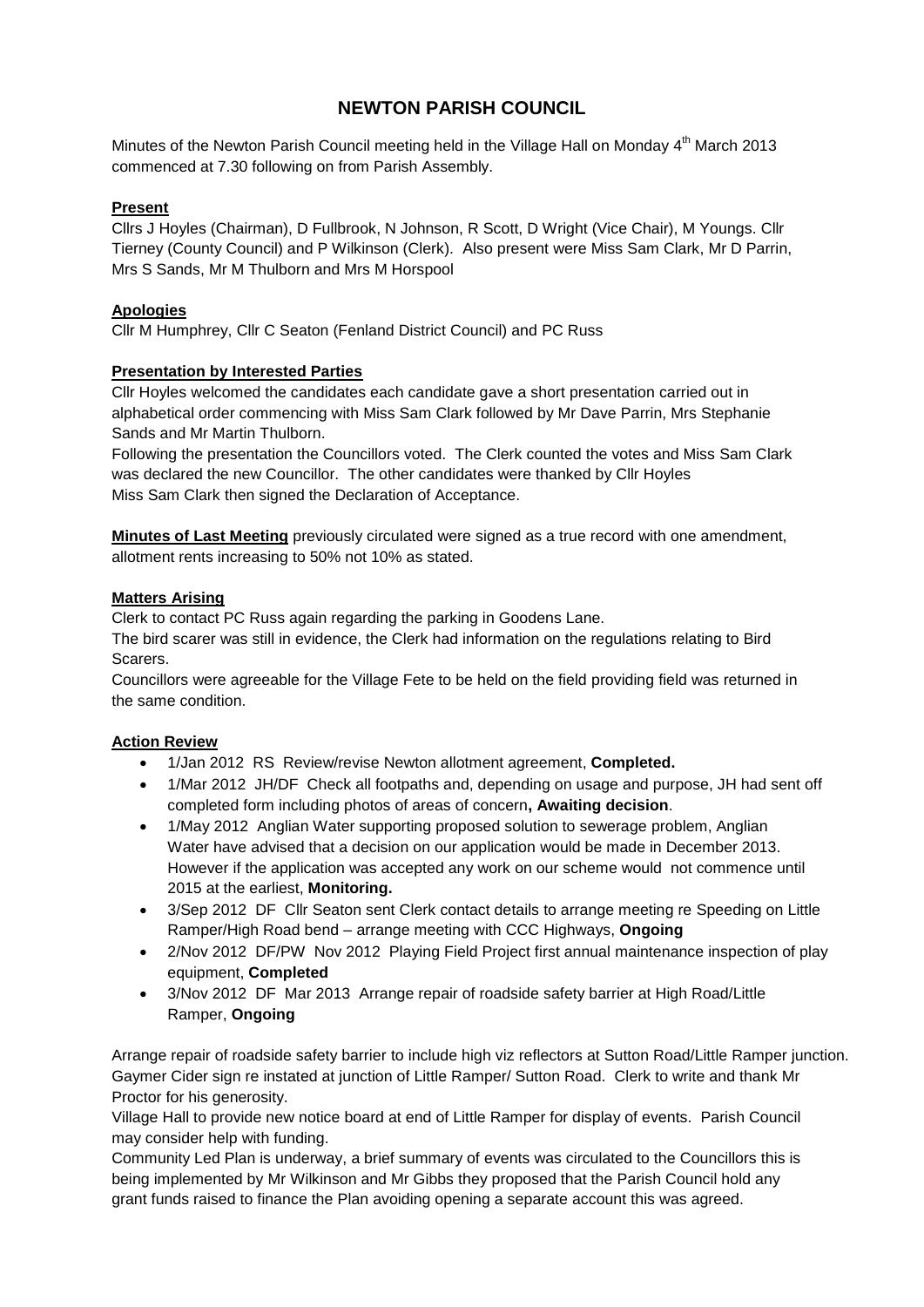## **Allotments.**

Mr Richard Page interested in an allotment. Clerk to place contact details on Parish Noticeboard for any enquiries. Allotment agreement completed and approved.

# **Finance**

**Savings a/c** loan of £700 for Playing Field Grant leaving a/c £1545

**Playing Field a/c** Payment, Grant Landfill £1203.29 Leaving £276.76 (£200) earmarked

## **Current a/c**

Receipt of £779.65 insurance claim for street light **Payments** Fenland Leisure Play Equip inspection £120 Street light repair £903.65 Cheques to be approved Photocopying charges £7.68 Land Register charges for QE2 status £80 both approved, cheques signed. Current a/c standing at £ 636.01

Invoice for replacement light FPC 1 near Chartwell House at a cost of £1431.60 from 2010/11 held over end of last year part of this cost will have to be met from next year's grant allocation. Light repairs just received, Colvile Rd FPC 1, £216.60.

To replace street light FPC5 cost £1039.60 to be held over until next financial year. Concurrent Grant 2013/2014 of £1920, 2 instalments of £960 July and January 2014 same as last year

Precept for 2013/2014. A replacement form received in February to approve Precept, £5500 was approved in November 2012, form completed and returned.

## **Village Hall**

Marketing hall for different events also looking at new ideas next Quiz Night April 13<sup>th</sup> and Craft Fair arranged for the beginning of June. Letting fees kept at same level for the year.

## **Planning**

Cllr Hoyles had received plans for extensions to houses, Airles Ferry Lane, Alley House High Road, revised plans for Chestnut House Mill Lane and 3 Biomass boilers to be installed at the Nursery Fen Road all approved.

## **Playing Field**

Cllr Fullbrook reported that Grants have been assessed with officers recommendation for full funding. Completion by end of June. QE2 Status plaque received possible opening through Fete committee.

## **Correspondence**

Letters of thanks received for donations from East Anglian Air Ambulance, Citizens Advice Bureau and Victim Support

ACRE Membership Certificate received.

Brochure from Clerk and Councils Direct.

Other correspondence dealt with through Action review.

## **Police Report**

Crimes, pipe cut and 200 litres oil stolen in Chapel Lane. Theft of a yellow and blue childs quad bike from rear garden, Colvile Road. Theft of Industrial rubbish bin High Road.